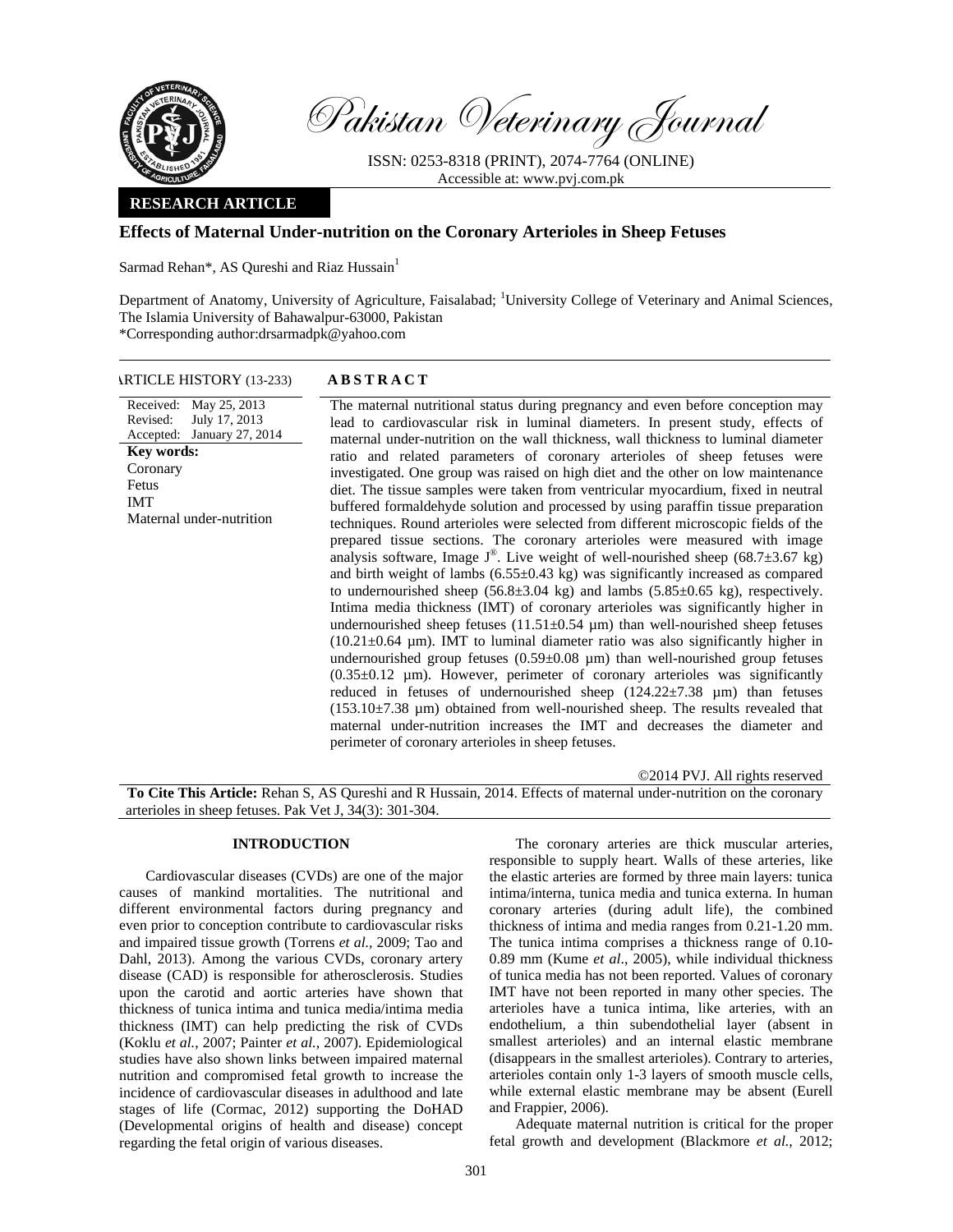Lloyd *et al.,* 2012; Sami *et al*., 2013). Epidemiological studies have shown links between impaired maternal nutrition and compromised fetal growth with increased incidence of cardiovascular diseases in adulthood (Gruber *et al.,* 2012). In rats, maternal under-nutrition in pregnancy has been linked with high blood pressure in the resistance arteries of the offspring and the thermogenic capacity (Torrens *et al*., 2006; Lanham *et al.,* 2012; Lie *et al.,* 2013). It has also been found that maternal undernutrition influences IMT of the aortic and carotid arterial walls (Painter, 2006; Skilton *et al*., 2006; Herrera *et al.,* 2012). Moreover, IMT of arterial wall has been found crucial in determining the susceptibility to CVDs. However, no report is available in accessible literature about the effects of maternal under-nutrition on coronary IMT. Also that small resistance artery structure has been found as an independent predictor of cardiovascular disease (Mathiassen *et al*., 2007). Therefore, in the present study, effect of maternal under-nutrition on coronary arteriolar IMT, perimeter, vascular diameter, luminal diameter and IMT; luminal diameter ratio was determined.

#### **MATERIALS AND METHODS**

The present study was conducted to determine the effects of maternal under-nutrition of offspring of sheep. For this purpose estrus synchronization of randomly selected ewes (n= 20) was carried out from a commercial flock of 2,900 Romney ewes. The ewes were bred using semen from one of four Suffolk rams of similar size. The 20 small ewes having single pregnancy (transabdominal ultrasonographic examination) at 50 days postinsemination were separated. From day 21 postinsemination, the ewes were randomly kept in two different groups. In one group the ewes were maintained on high (H) nutritional regimens and the other on low nutritional regimens. The sheep kept in high (H) nutritional regimens were offered clover (high energy value) and the ryegrass (low nutritive value) was offered to low nutritional regimens until 140 days of pregnancy. The clover being higher in nutrient contents was preferred than the ryegrass (Van Dorland *et al.,* 2007). The ewes of high nutritional regimens were also provided 14 million Joules metabolizeable energy and 10% proteins per head per day (MJ ME/head/day). However, the sheep of poor nutritional regimens got only 11 MJ ME/head/day (Wagg, 2008). At day 140 of pregnancy, these 20 singletonbearing ewes were weighed and then euthanized to collect the fetuses. The born lambs were also weighed and their hearts were collected for further investigation (Firth *et al*., 2008).

Prior to sampling nitroglycerine (vasodilator) was injected at a physiological pressure into the coronary arteries to keep them in a maximal state of dilation. The hearts were collected from the fetuses of two groups and weighed. The tissues were collected from ventricular myocardium and fixed in neutral buffered formaldehyde within half an hour after killing the fetus. The fixed tissues were processed by using the paraffin tissue preparation techniques. Sections were cut and stained with hematoxylin and eosin stain (Qureshi *et al.,* 2013). For histological analysis 100 round arterioles (50 from each group, five per fetus) were selected randomly from different microscopic fields of the each tissue and their images were captured with Ziess Axiophot photomicroscope. Arterioles were differentiated from small coronary arteries by the number of smooth muscle layers in tunica media (1-3 layers of smooth muscle cells in arterioles) (Eurell and Frappier, 2006). To reduce the error margin only circular sections were selected. The measurements of coronary arterioles were made with image analysis software, Image J, version 1.41 (Rasband, 2008). The luminal perimeter and vascular perimeter was directly measured with Image J using automatic edge detection. For statistical analysis the mean values of the all the parameters of each animal were subjected to statistical analysis. Live ewe weights, fetal body weights and absolute heart weights of the two groups were compared by student T-test.

### **RESULTS**

The birth weights of the fetuses and live weights of sheep kept on higher nutritional regimens (Group H) were significantly increased than the ewes which were maintained on low nutritional regimens (Group L) indicating the clear impact of under-nutrition. Absolute heart weights of fetuses obtained from group H were higher than those of group L. However, the difference was statistically non-significant. The results showed significant statistical difference for luminal diameter of arterioles between the two groups (Table 1). In group H arterioles of the fetuses had more than 38% larger luminal diameter than the fetuses of group L. Also the arterioles in group H fetuses were more than 38% larger in luminal perimeter than group L.

The coronary arterioles in group H had significantly larger vascular perimeter than that of group L. The results revealed that vascular perimeter of arterioles in group H was about 18% larger than those of group L. The mean vascular diameter arterioles of group H was also significantly larger (<18%) than arterioles of group L (Table 1).

There was a significant difference between the IMT (Fig. 1 and 2) of two groups (Table 1). Mean value of IMT of group L was 11% higher than of group H. The IMT: luminal diameter ratio also significantly different between the two groups, was in the fetuses of group L than those of group H (Table 1).

#### **DISCUSSION**

The live weight of ewes and birth weight of fetuses were significantly higher in well-nourished animals when compared to the fetuses of undernourished animals. However, heart weight of fetuses of well-nourished and undernourished sheep was not significantly different from each other. The decreased weight of ewes and birth weight of fetuses in present experimental study could be due to effect of maternal under-nutrition on fetal growth. Similar findings have already been reported in different animals (Blackmore *et al.,* 2012; Liu *et al.,* 2013). The lower body weight and organ weight due to poor nutrition has also been reported (Gruber *et al.,* 2012). The results showed that the IMT of coronary arterioles was significantly higher in under-nourished fetuses  $(11.51\pm0.54 \,\mu m)$  than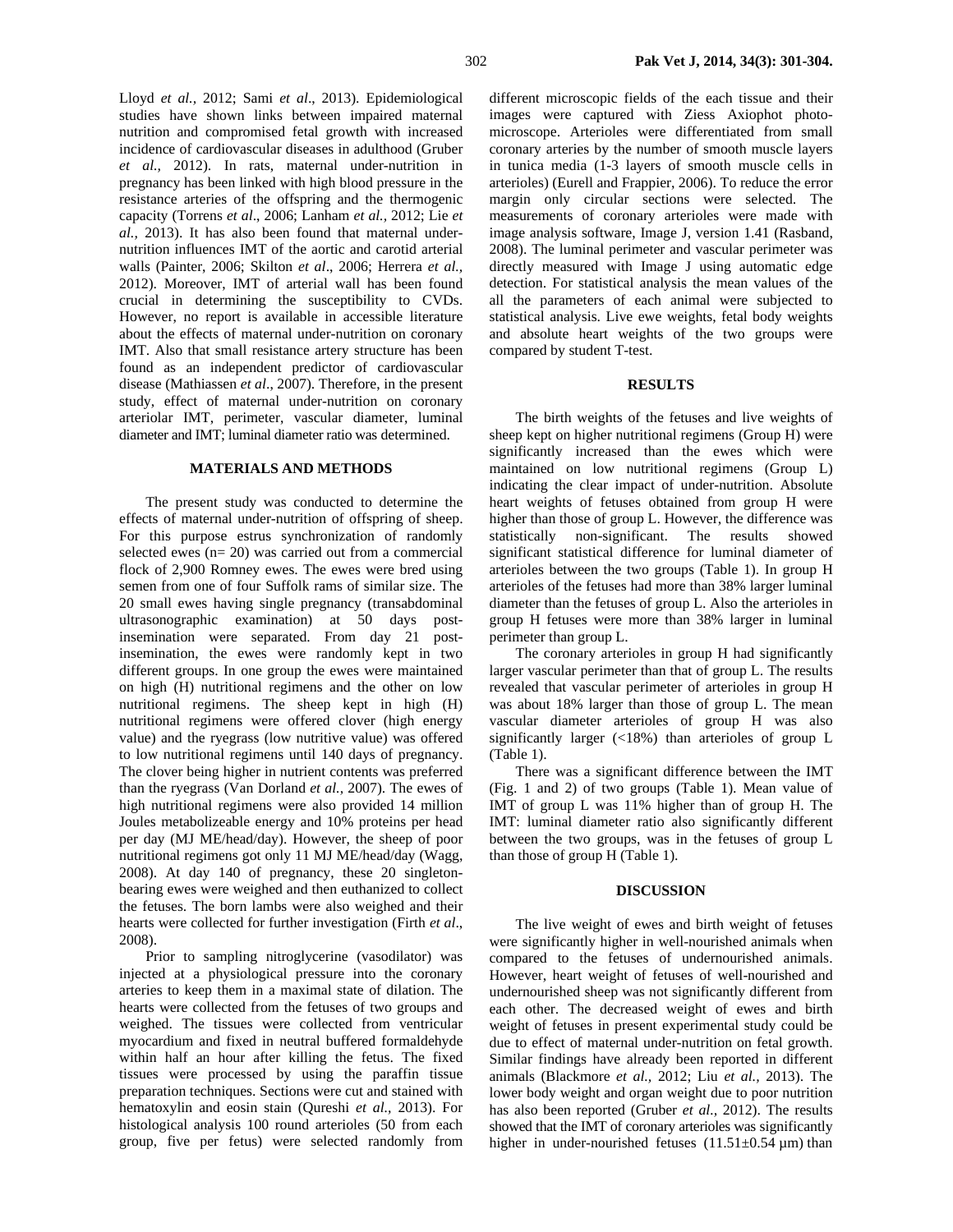

**Fig. 1:** Light micrograph showing IMT, luminal diameter of arterioles and a venule. 200X; H & E



**Fig. 2:** A light micrograph of myocardium showing arterioles. Stain H&E, 200X

**Table 1:** The heart weight, birth weight of lambs born and live weight of singleton bearing small ewes (after parturition) with two different nutritional statuses

| Parameter                          | Units | Fetuses from      |                        | P     |
|------------------------------------|-------|-------------------|------------------------|-------|
|                                    |       | High              | Low                    | value |
|                                    |       | nutritional       | nutritional            |       |
|                                    |       | regimen           | regimen                |       |
| Absolute heart weight              | g     | $50.8 + 5.8$      | $43.6 \pm 6.6$         | 0.053 |
| Birth weight of lambs              | kg    | $6.55 \pm 0.43$   | $5.85 \pm 0.65$        | 0.007 |
| Live weight of sheep               | kg    | $68.7 \pm 3.67$   | $56.8 \pm 3.04$ 0.001  |       |
| Luminal Diameter                   | μm    | $26.96 \pm 1.92$  | $16.54 \pm 1.92$ 0.002 |       |
| Intima Media Thickness (IMT)       | um    | $10.21 \pm 0.64$  | $11.51 \pm 0.54$ 0.045 |       |
| <b>IMT:</b> luminal diameter ratio |       | $0.35 \pm 0.12$   | $0.59 \pm 0.08$ 0.001  |       |
| Luminal perimeter                  | μm    | 84.65±6.04        | 51.94±6.04 0.002       |       |
| Vascular Perimeter                 | μm    | $153.10 \pm 7.38$ | 124.22±7.38            | 0.001 |
| Vascular Diameter                  | um    | 48.76±2.35        | 39.56±2.35 0.001       |       |

well-nourished fetuses  $(10.21 \pm 0.64 \mu m)$  in the present study. Previously it has been reported that sustained hypertension results an increased wall to lumen ratio (IMT) in small resistance arteries. Studies on various effects such as atherosclerotic lesions in the aortic root, dyslipidaemia and cardiac dysfunction in fetuses due to maternal under-nutrition have been reported (Blackmore *et al.,* 2012; Lloyd *et al.,* 2012). The increased IMT in present study could also be due to hyperplastic growth and re-modelling, an adaptive response to increased blood pressure (Heagerty *et al*., 1993). Previously due to poor caloric values decreased length of capillaries, volume and subcellular compartments of cardiomyocytes and interstitium have been reported (Gruber *et al.,* 2012). However, the results of present study regarding increased IMT are contrary to the findings of previous study (Painter *et al*., 2007) about carotid and femoral IMT in humans. They reported that femoral and carotid IMT was

thinner in 58 years old people which were exposed to famine during gestation (during the Second World War) than the unexposed ones. Thus maternal under nutrition during pregnancy causes a decrease in carotid and femoral IMT, but an increased prevalence of CAD around 58 years of age (Painter *et al*., 2007). But, no reports could be found in accessible literature about how the maternal under-nutrition affects coronary arterial and arteriolar IMT during pregnancy in developing fetuses of different species. However, in rats due to hypoxic pregnancy increase in wall thickness and wall-to-lumen area ratio of the fetal aorta has been reported (Herrera *et al.,* 2012). Effect of maternal under-nutrition and intrauterine growth restriction has also been reported on aortic IMT. Aortic IMT was found higher in new born animals with intrauterine growth restriction (Skilton *et al*., 2005, Koklu *et al*., 2006). But Skilton *et al*. (2006) has also reported that maternal under-nutrition (low protein) reduces aortic IMT in rat pups. Apparently, in human babies, broadspectrum intrauterine under-nutrition due to placental insufficiency might be a cause of increased aortic wall thickness. However, the maternal dietary protein restriction may be responsible for reduced aortic IMT in the rat model (Skilton *et al*., 2006).

In the present study, the luminal perimeter in the coronary arterioles of under-nourished group fetuses was significantly lower than well-nourished group. This indicates that under-nutrition of ewes, from day 21-140 has decreased the luminal perimeter of coronary arterioles in the fetuses. No literature was available to compare these findings.

The luminal diameter of coronary arterioles of H group fetuses  $(26.96\pm1.92 \mu m)$  was significantly higher than those of L group ( $18.54 \pm 1.92 \mu$ m). Similar variation has been reported between the hypertensive and normotensive rats for luminal diameters of different arteries. Luminal diameter has been reported in the mesenteric (178-222  $\mu$ m), cerebral (87  $\mu$ m) and femoral (167 µm) resistance arteries of hypertensive rats. In the normotensive rats luminal diameters of mesenteric, cerebral and femoral arteries have been recorded as 194- 265, 102 and 199 µm, respectively (Bund *et al.*, 1991; Deng and Schiffrin, 1992; Thybo *et al.*, 1992). This suggests that decreased luminal diameter in coronary arteries could be due to hypertension. No report was available to compare the nutritional effect on the diameter of coronary arteriole.

**Conclusion:** This study supports the fact that maternal nutritional status is critical for fetal development in general and cardiovascular development in particular. Maternal under-nutrition not only decreases the birth and heart weight by compromising the fetal growth but it decreases the luminal diameter and increases the blood wall thickness/ IMT of coronary arterioles too.

#### **REFERENCES**

- Barker DJP, AR Bull, C Osmond and SJ Simmonds, 1990. Fetal and placental size and risk of hypertension in adult life. Brit Med J, 301: 259-262.
- Bell A, W Hay and R Ehrhardt, 1999. Placental transport of nutrients and its implications for fetal growth. J Reprod Fertil Suppl, 54: 401-410.